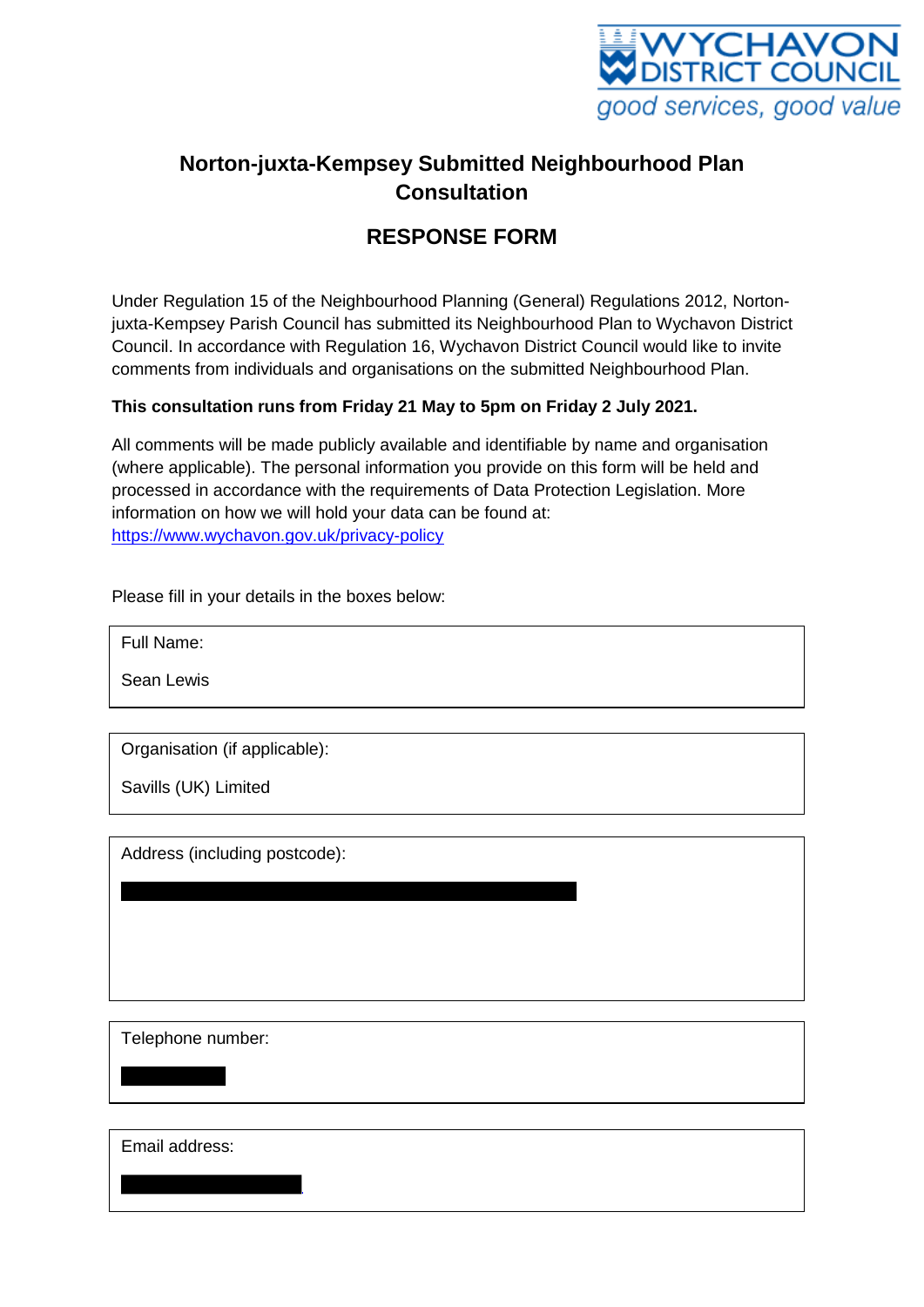Please state which part of the Neighbourhood Plan (i.e. which section, objective or policy) your representation refers to (please use a separate form for each representation):

Please see enclosed representations

Please use the space below to make comments on this part of the Neighbourhood Plan.

Please see enclosed representations

Please use a separate form for each representation.

Please state whether you would like to be notified of the Council's decision on the Neighbourhood Plan proposal:

# **Yes**

Please email this form to [policy.plans@wychavon.gov.uk](mailto:policy.plans@wychavon.gov.uk) or post it to Planning Policy, Wychavon District Council, Civic Centre, Queen Elizabeth Drive, Pershore, WR10 1PT.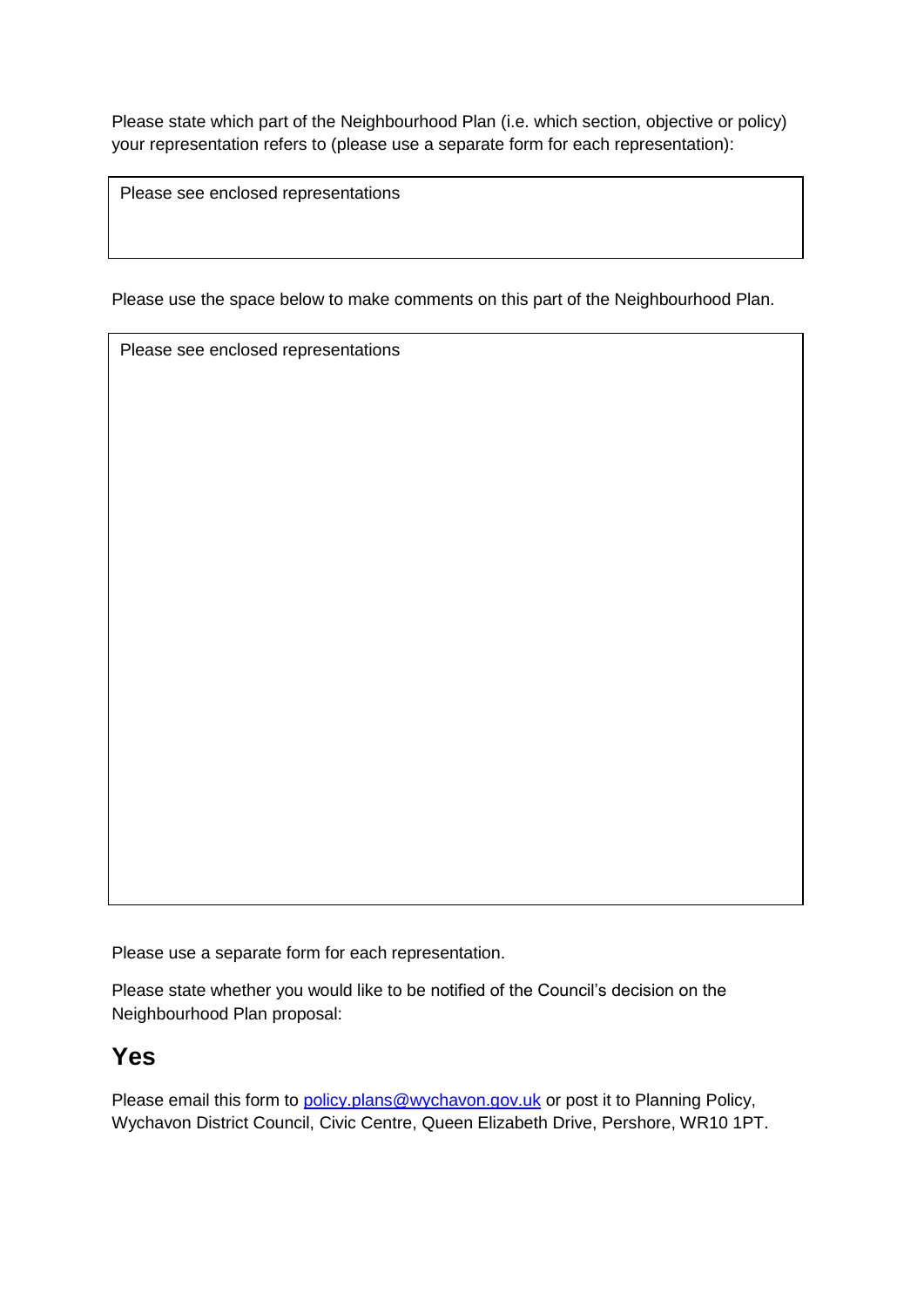# **Norton-juxta-Kempsey Neighbourhood Plan: Submission Version (July 2021)**

Representations by Savills on behalf of The Spetchley Estate and Hallam Land Management

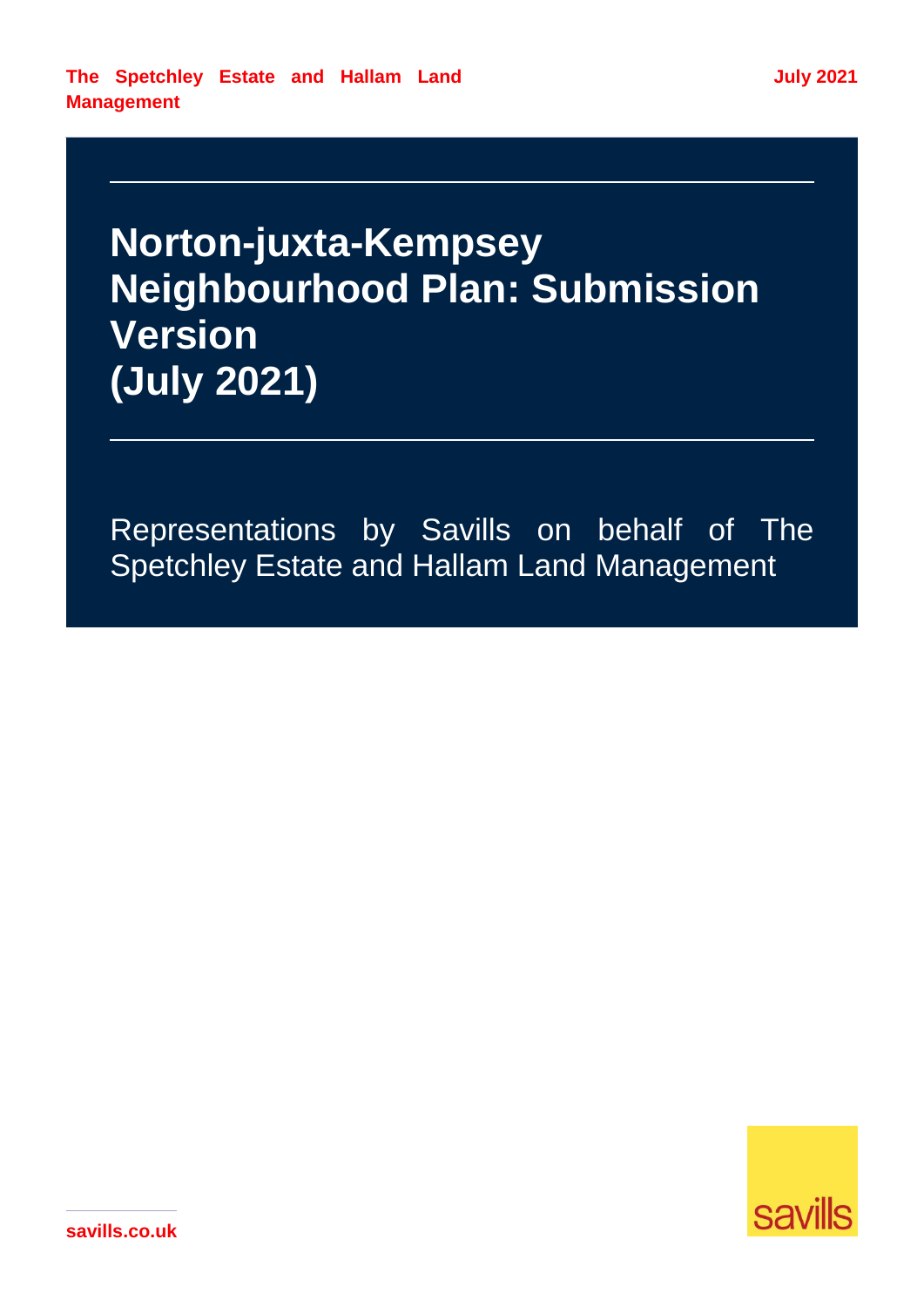**SAVILS** 

**Representations by Savills on behalf of The Spetchley Estate and Hallam Land Management**

## **1. Introduction**

- 1.1 These representations have been prepared by Savills on behalf of The Spetchley Estate and Hallam Land Management (referred to throughout this document as 'our client') in response to the Norton-juxta-Kempsey (NjK) Neighbourhood Plan: Submission Version ('the draft NP'). The representations follow on from a submission to the previous draft version of the Neighbourhood Plan in November 2020.
- 1.2 As set out within those representations, the Estate holds a significant landholding to the north of NjK parish, and a small part of our client's land control falls within the northern part of the parish.
- 1.3 Our client's land interest that sits within NjK parish, is currently being promoted for development as part of a wider proposal for a new settlement centred on the new Worcestershire Parkway railway station.
- 1.4 The following section of this document sets out an overview of the 'basic conditions' Neighbourhood Plans are expected to meet, as well as the relevant policy context. Section 3 sets out our comments on the wider polices contained within the draft NP and Section 4 sets out our conclusions.
- 1.5 As an overarching comment, we recommend that the draft NP seeks to promote the NPPF's core themes of flexibility and positive planning throughout its policies. Our suggested amendments seek to refine the draft policy text so that the plan meets these objectives.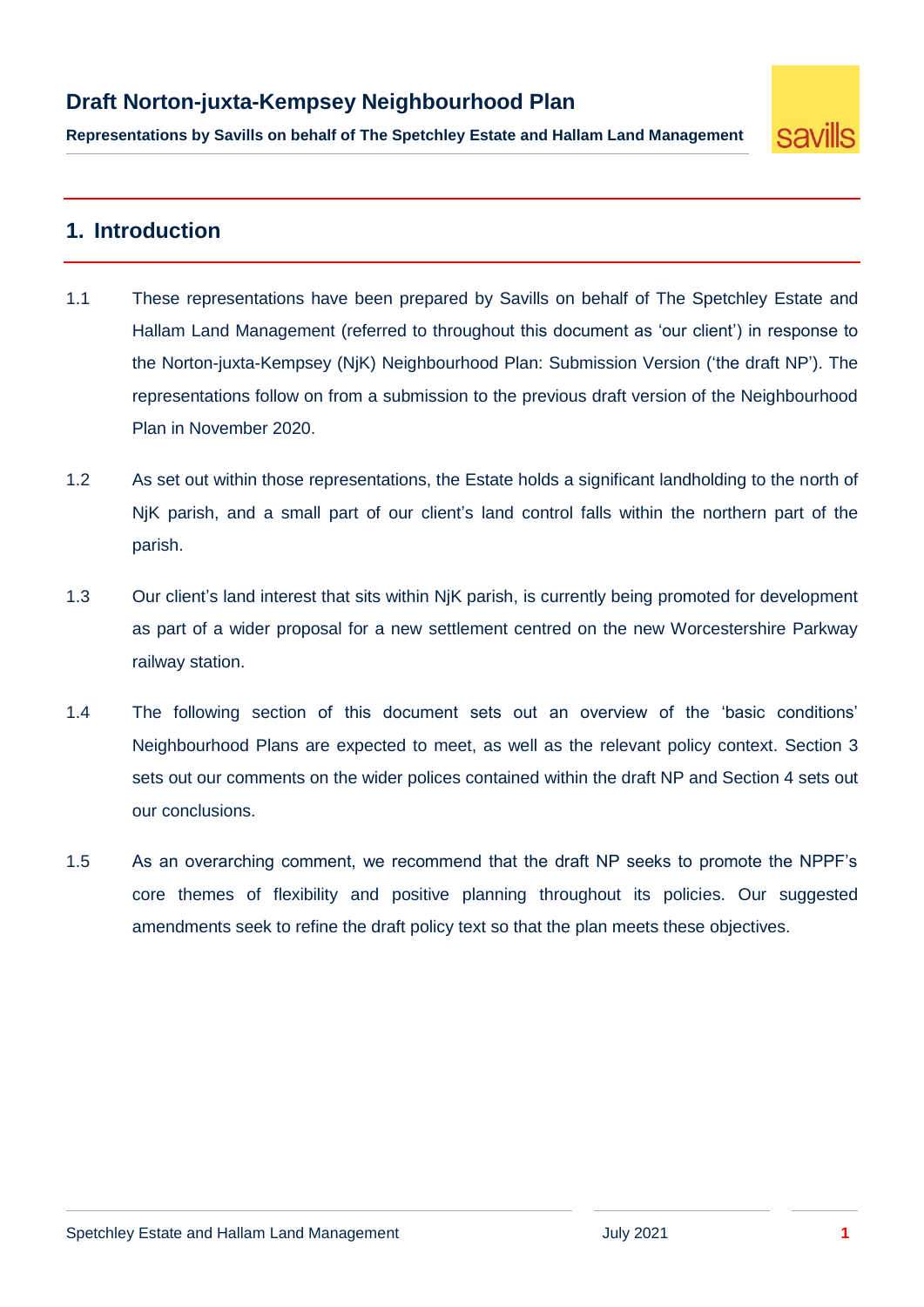

## **2. Planning Policy Context – National Planning Guidance**

2.1. The Localism Act (2011) makes provision for Neighbourhood Planning, empowering local communities to develop a shared vision for their neighbourhood and deliver the sustainable development they need through planning policies relating to development and use of land.

#### **Basic Conditions**

- 2.2. For a Neighbourhood Plan to proceed to a referendum, the Localism Act requires the appointed Examiner to consider whether it meets the 'basic conditions' set out at Paragraph 8(2) of Schedule 4B of the Town and Country Planning Act 1990 (as amended) and summarised in Paragraph ID41-065-20140306 of the national Planning Practice Guidance (PPG).
- 2.3. The basic conditions are:

*"(a) Having regard to national policies and advice contained in guidance issued by the Secretary of State it is appropriate to make the order (or neighbourhood plan).*

*(b) Having special regard to the desirability of preserving any listed building or its setting or any features of special architectural or historic interest that it possesses, it is appropriate to make the order. This applies only to Orders.*

*(c) Having special regard to the desirability of preserving or enhancing the character or appearance of any conservation area, it is appropriate to make the order. This applies only to Orders.*

*(d) The making of the order (or neighbourhood plan) contributes to the achievement of sustainable development.*

*(e) The making of the order (or neighbourhood plan) is in general conformity with the strategic policies contained in the development plan for the area of the authority (or any part of that area).*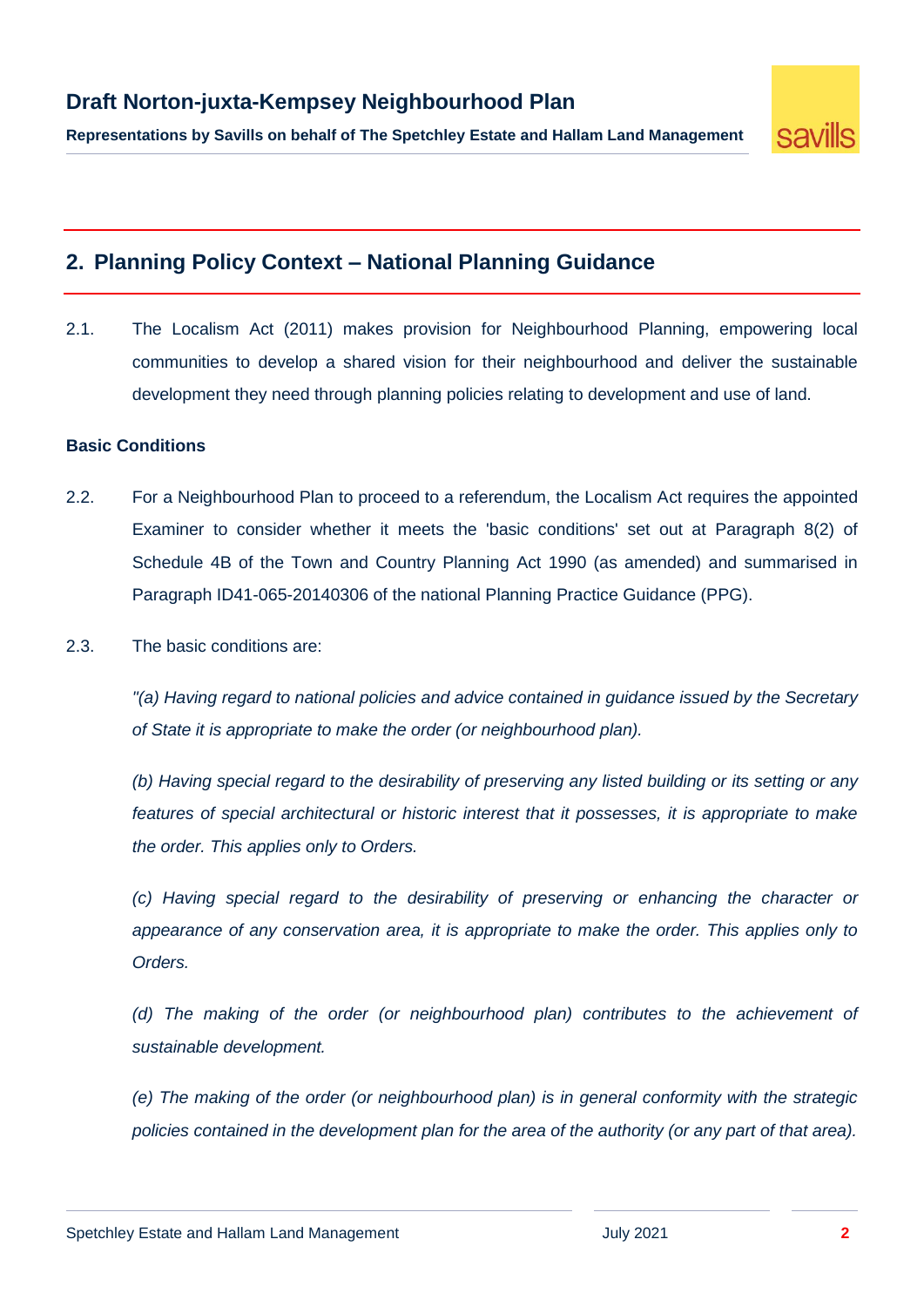## **Draft Norton-juxta-Kempsey Neighbourhood Plan**

**Representations by Savills on behalf of The Spetchley Estate and Hallam Land Management**



*(f) The making of the order (or neighbourhood plan) does not breach, and is otherwise compatible with, EU obligations.*

*(g) Prescribed conditions are met in relation to the Order (or plan) and prescribed matters have been complied with in connection with the proposal for the order (or neighbourhood plan)."*

### **National Planning Policy and Guidance**

- 2.4. The National Planning Policy Framework (February 2019) sets out the overarching principles for plan-making and the requirements for the preparation of Neighbourhood Plans and the role they must play in meeting the development needs of the local area.
- 2.5. The NPPF places at its heart a presumption in favour of sustainable development (PFSD). In the context of plan-making, this means that *"plans should positively seek opportunities to meet the development needs of their area, and be sufficiently flexible to adapt to rapid change"<sup>1</sup>* . The core themes of 'positive planning' and 'flexibility' run throughout national planning policy guidance.
- 2.6. For Neighbourhood Planning, the NPPF sets out that "*plans should support the delivery of strategic policies contained in local plans or spatial development strategies; and should shape*  and direct development that is outside of these strategic policies<sup>"2</sup>. Neighbourhood plans should be in general conformity with the strategic policies contained in any development plan that covers their area, nor should these strategic policies be undermined.
- 2.7. Both the NPPF and the online Planning Practice Guidance (PPG) sets out that all policies should be underpinned by relevant, up-to-date, proportionate and robust evidence<sup>3</sup>. This section of the PPG elaborates on this point, adding that such evidence should demonstrate how the *"plan or order guides development to sustainable solutions".*
- *2.8.* Criterion (e) of the basic conditions set out above relates to a requirement for neighbourhood plans to be 'in general conformity' with strategic policies. The PPG provides further detail into

 $\overline{a}$ 

<sup>1</sup> NPPF Paragraph 11

<sup>2</sup> NPPF Paragraph 13

<sup>3</sup> NPPF Paragraph 31, PPG Paragraphs: 041 Reference ID 41-041-20140306; and para. 072 Reference ID: 41-072-20140306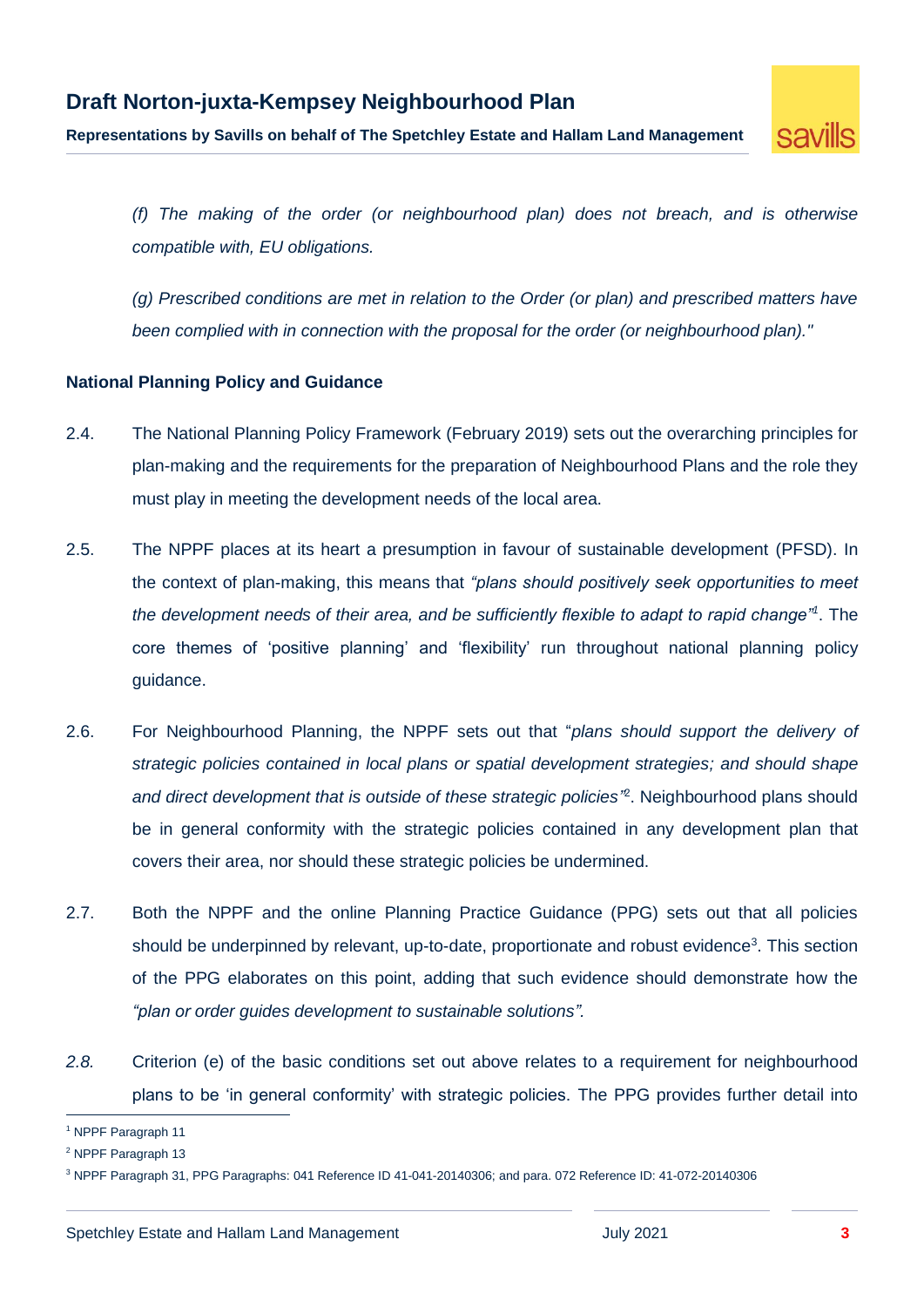**SAVILS** 

**Representations by Savills on behalf of The Spetchley Estate and Hallam Land Management**

this, stating: *"when considering whether a policy is in general conformity a qualifying body, independent examiner, or local planning authority, should consider the following:*

- *Whether the neighbourhood plan policy or development proposal supports and upholds the general principle that the strategic policy is concerned with*
- The degree, if any, of conflict between the draft neighbourhood plan policy or *development proposal and the strategic policy*
- *Whether the draft neighbourhood plan policy or development proposal provides an additional level of detail and/or a distinct local approach to that set out in the strategic policy without undermining that policy*
- *The rationale for the approach taken in the draft neighbourhood plan or Order and the evidence to justify that approach"*.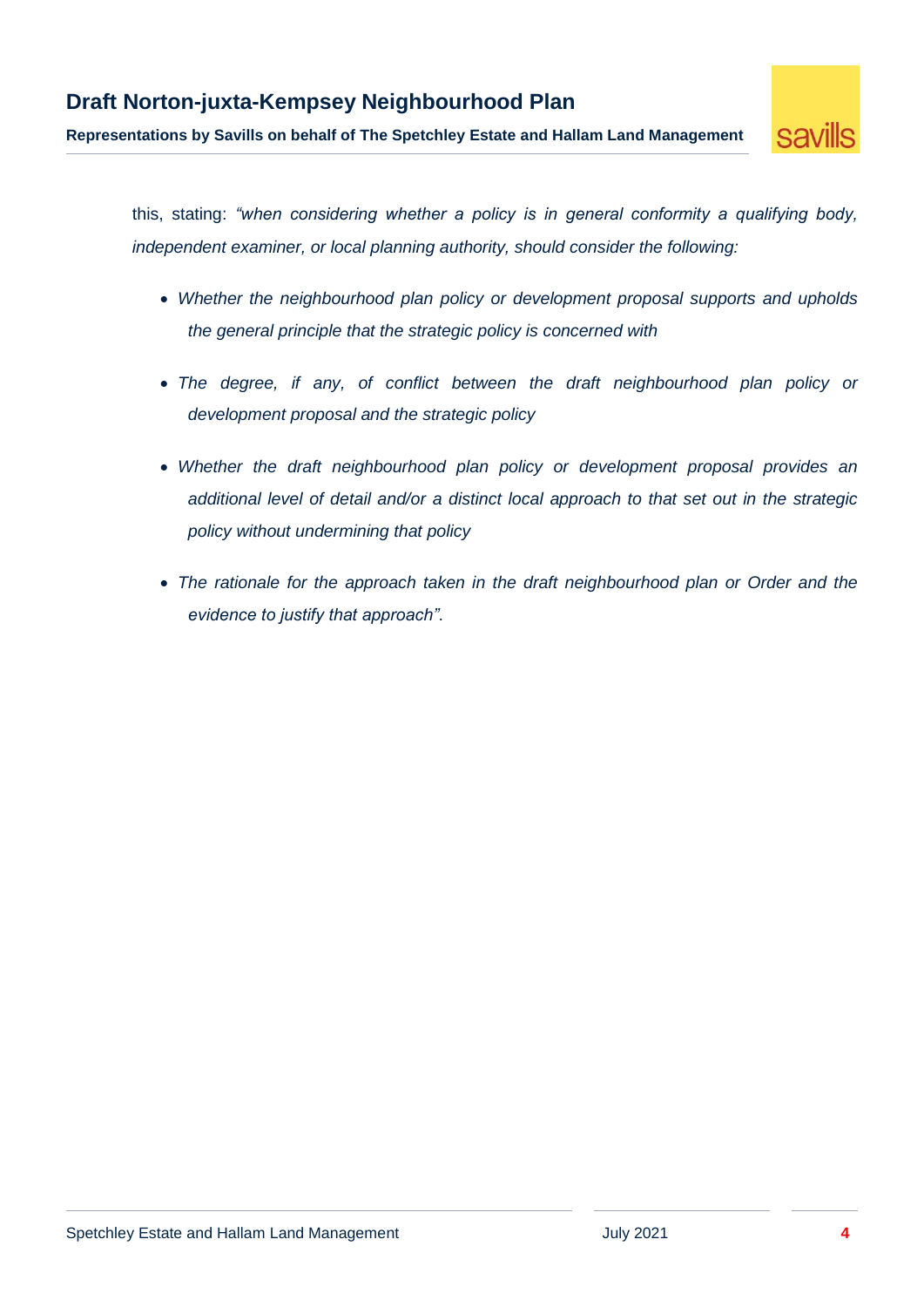

## **3. Response to draft Neighbourhood Plan policies**

#### **Introduction**

- 3.1 Our clients and the Parish have shared values regarding the wellbeing and the quality of development in the local area, and it is hoped that our suggestions are viewed as constructive as they are intended to ensure that the draft NP achieves compliance with the necessary legislation, policy and guidance.
- 3.2 In that context, our clients welcome the publication of a Consultation Statement which clearly sets out the Parish Council's response to our comments from November 2020. The preparation of this statement provides transparency for all stakeholders involved within the consultation process.

#### **Worcestershire Parkway proposals**

- 3.3 Further to our representations in November 2020, we note that the draft NP retains the unaltered reference to the emerging Worcestershire Parkway new settlement area (WP) in Section 3, titled 'Development Pressures'.
- 3.4 In response to our comments, the Consultation Statement sets out *"the NDP is considered to be in general conformity with strategic policy given it makes reference throughout to the emerging strategic new town at WP"*.
- 3.5 WP does not form part of adopted strategic policy. It is an emerging allocation via draft Policy SWDPR49 of the South Worcestershire Development Plan Review (SWDPR): Preferred Options document.
- 3.6 The PPG sets out the criteria the independent examiner will need to take into account when assessing the 'general conformity' of the plan against adopted strategic policy. Given WP does not form part of the adopted development plan, the 'general conformity' tests set out in the PPG may not be met if the draft NP focuses explicitly on emerging development proposals.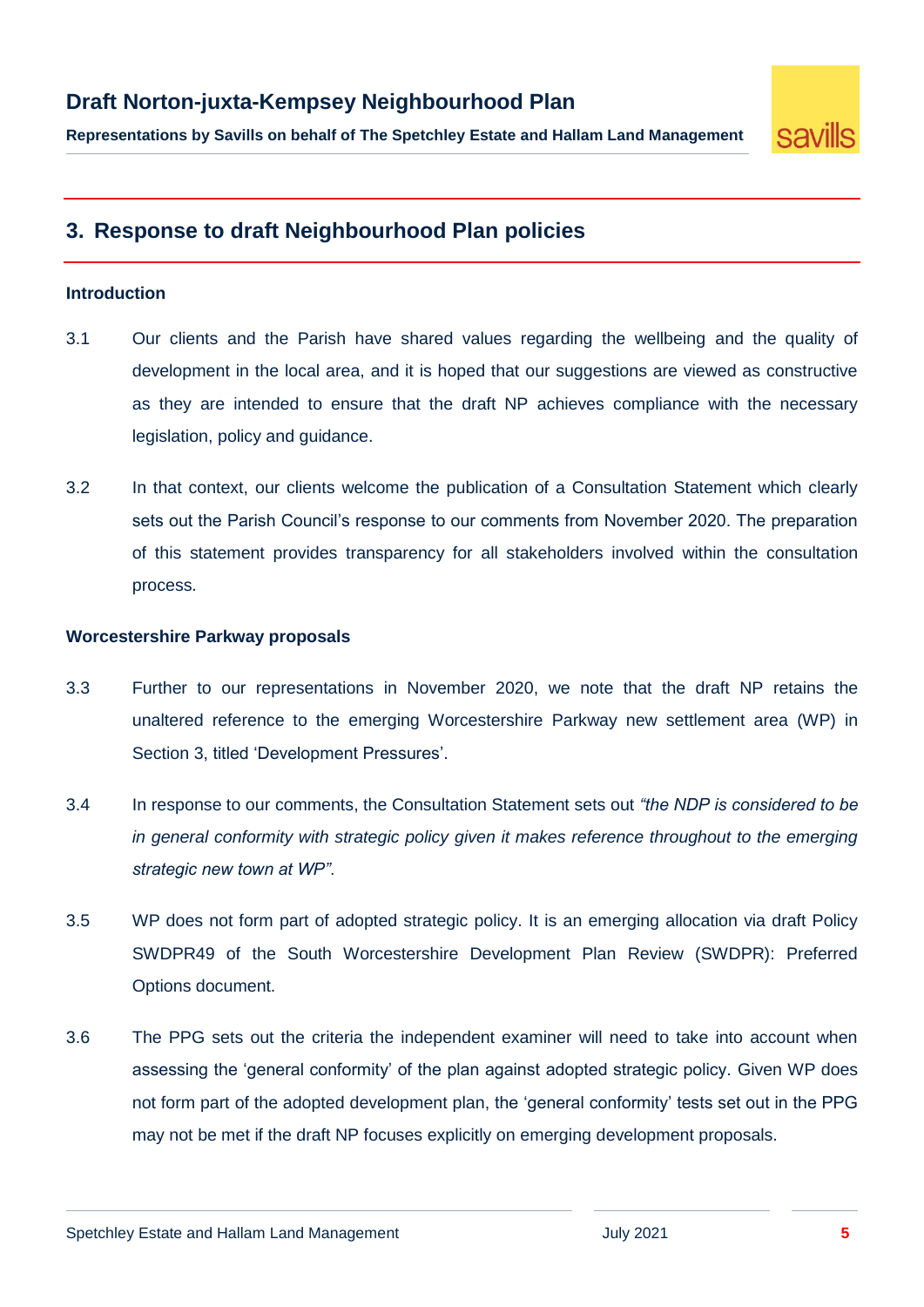## **Draft Norton-juxta-Kempsey Neighbourhood Plan**

savills

**Representations by Savills on behalf of The Spetchley Estate and Hallam Land Management**

- 3.7 In the event that NjK Parish Council chooses to retain the reference to Worcestershire Parkway, we suggest that this sub-section be retitled to 'Future Development', with the text and subsequent policies responding positively to the framing of future housing and employment needs, including the delivery of critical infrastructure in accordance with the draft NP's Vision at Section 5.
- 3.8 **It is recommended that the draft NP is amended to ensure conformity with the adopted South Worcestershire Development Plan, with reference to the emerging Worcestershire Parkway new settlement amended.**
- 3.9 Notwithstanding the above, it is positive to see that NjK Parish Council is keen to engage with the concept planning proposals and our clients welcome any thoughts or comments on the WP proposals you may wish to make directly to them.

### **Policy NjK1: Built and Natural Landscape**

- 3.10 Our clients support the removal of the former criterion 'F' which made reference to providing a landscape buffer and enhanced planting around High Park in the north of the parish, which created the potential to preclude the formulation of an evidenced masterplan.
- 3.11 The new criterion 'F' (previously criterion 'G') makes reference to *"ensuring that views and vistas are maintained wherever possible"*. However, this element of the policy does not appear to be supported by technical landscape and visual evidence to define where these views/vistas are, or assessing their merits.
- 3.12 The WP proposals will need to evolve in regard to all planning matters which are not solely limited to landscape. As set out in our November 2020 response, it is too early to understand which local views and vistas should be a focus for the new development to respond to.
- 3.13 In the event that the WP new settlement is delivered, the area will be subject to considerable change. Such change to the landscape will be based on robust technical evidence that will underpin the final masterplan proposals.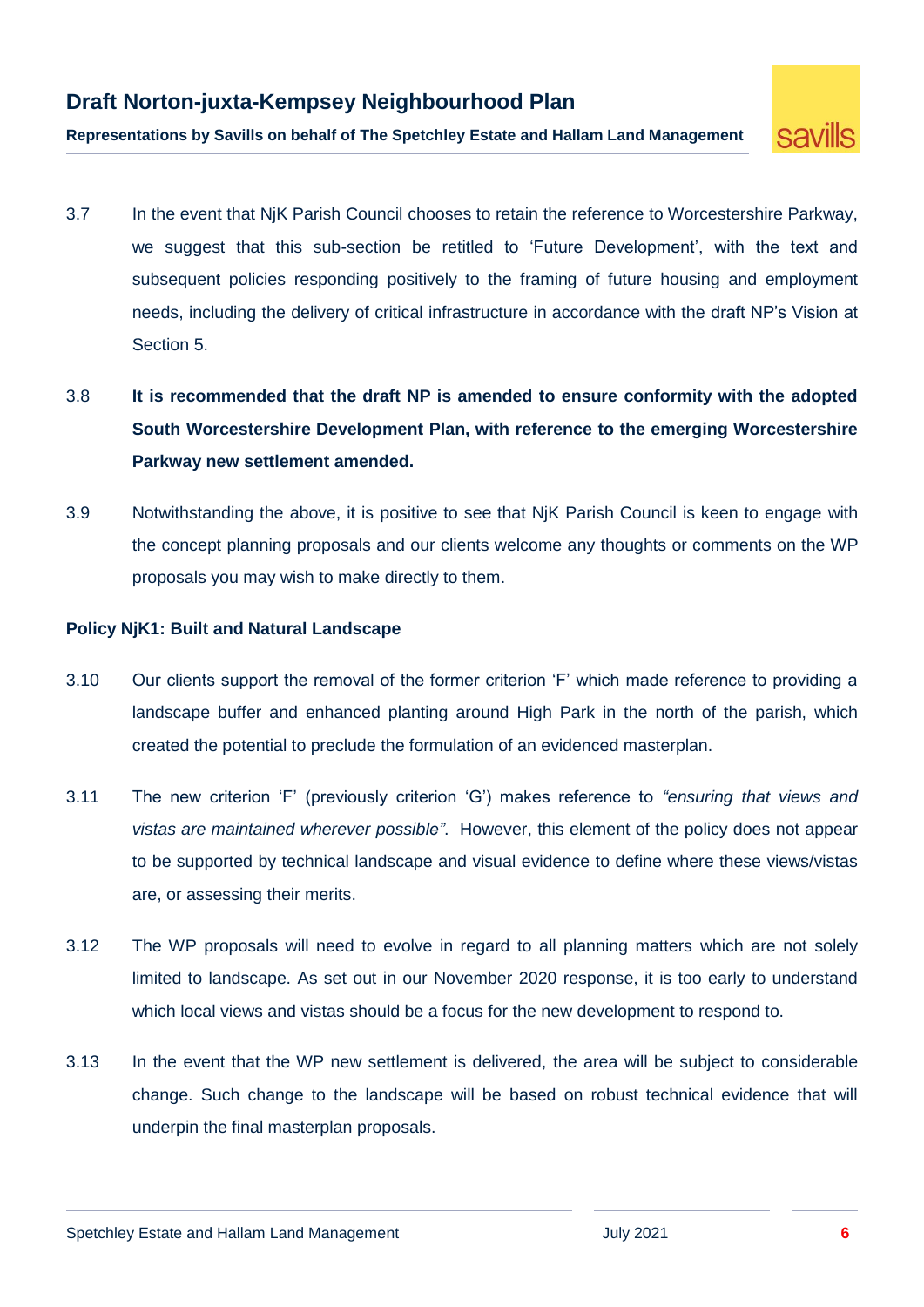

- 3.14 As a consequence, criterion 'F' is considered to be unjustified and should be removed so that it does not predetermine the masterplan exercise.
- 3.15 In the event that criterion 'F' is retained despite the concerns outlined above, we suggest that the text is amended in accordance with the comments previously provided by St Modwen, to state (new text underlined):

*"Respects local landscape quality ensuring that views and vistas are maintained wherever possible. It is recognised that the emerging Worcestershire Parkway new settlement allocation will notably change views that include land within the allocation."*

3.16 In any event, we reiterate that our clients would very much welcome the opportunity to evolve its proposals with input from the Parish Council.

### **Policy NjK2: Trees and Hedgerows**

- 3.17 As with Policy NjK1, there is a risk that Policy NjK2 precludes the development of a wellevidenced masterplan.
- 3.18 Our clients are supportive of and committed to providing high quality, multi-functional green infrastructure as an integral element of future development; note that the emerging Policy SWDPR49 seeks the provision of 40% green infrastructure, which will offer the basis for substantial areas for tree planting. However, the detail of these proposals for green infrastructure need to be progressed through a planning and design process which will evolve alongside the emerging Local Plan and future planning applications.
- 3.19 Although we note the diluted change to criterion 'C', development sites may contain a mix of lower grade (Category U) and higher grade (Cat. A, B or C or ancient/veteran trees) and trees of varying condition and quality. Given that the requirement for a tree survey and tree protection plan is secured by criterion 'B', this strand of the policy is unnecessary and we suggest removing criterion 'C'.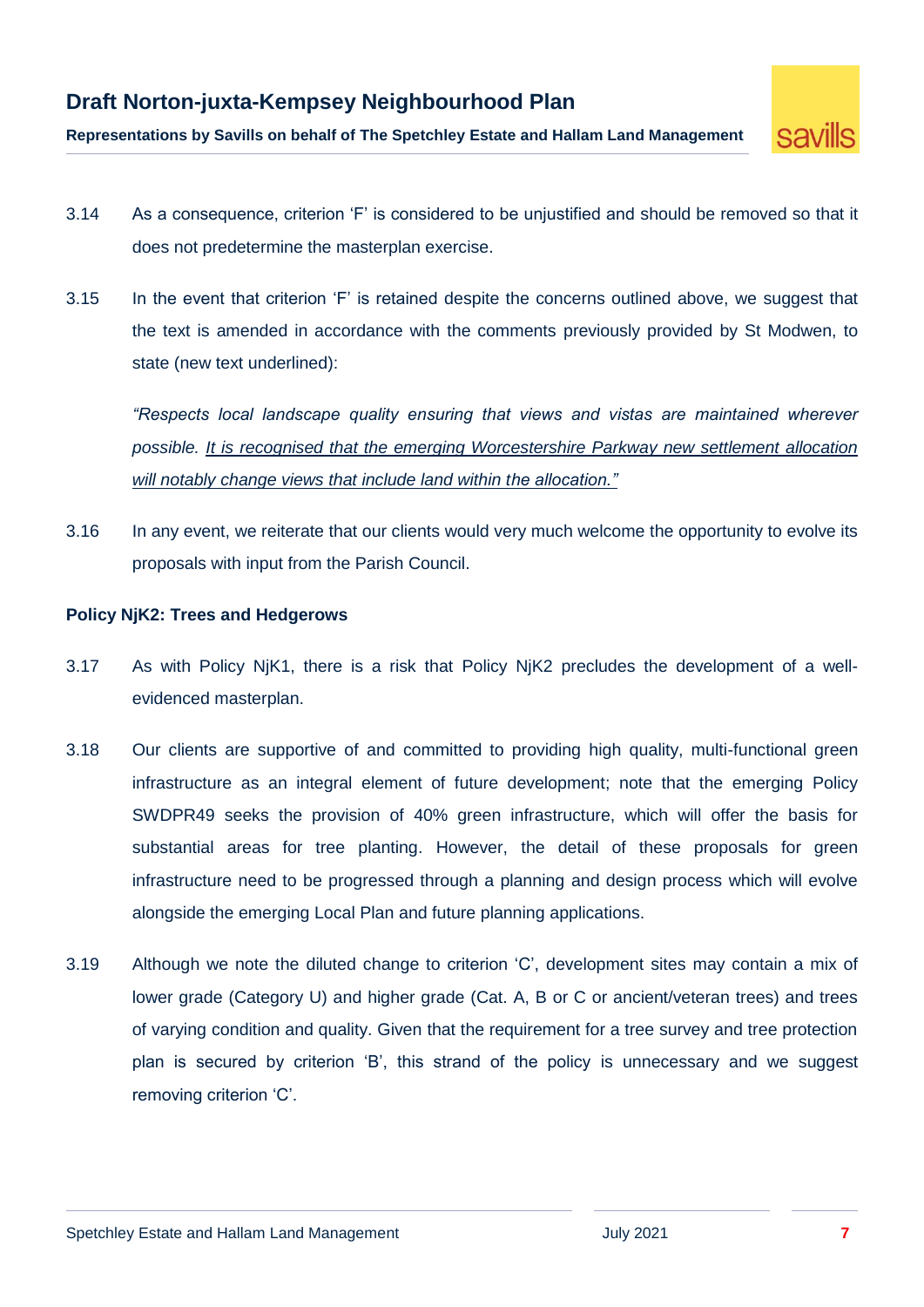## **Draft Norton-juxta-Kempsey Neighbourhood Plan**



**Representations by Savills on behalf of The Spetchley Estate and Hallam Land Management**

- 3.20 Criterion 'E' is too prescriptive as it includes specific planting requirements. The aforementioned 40% green infrastructure through the emerging WP policy has the potential to deliver a significant quantum of trees and vegetation. In this instance, this strand of the policy has the potential to conflict with one of the NPPF's core themes of promoting flexibility through planmaking and should be removed.
- 3.21 It is considered that the obligation to maintain any new trees for five years or *"to a level of maturity"* under criterion 'F' is imprecise as the draft NP does not appear to present a definition of maturity. The requirements for tree retention/replacement are matters that should be considered on a site by site basis and in response to detailed planning proposals.
- 3.22 **In light of the emerging target of 40% green infrastructure across the Worcestershire Parkway new settlement, we recommend that Policy NJK2 be amended so that it only retains criteria A, B, D and G.**

#### **Policy NjK3: Green Infrastructure**

- 3.23 Criterion 'A' of this policy places a requirement for green infrastructure to *"seek to conserve geological and topographical features and key views or visual relationships"*. The plan does not provide any evidence or explanation to justify this requirement and it is considered to preclude the development of a well-evidenced masterplan. We therefore suggest that this criterion is removed from the plan, or amended so that it does not preclude the evolution of a well evidence masterplan.
- 3.24 In regard to Criterion 'G', we welcome the promotion of Sustainable Urban Drainage Systems (SuDS) however these are not always the most appropriate method for addressing drainage on a specific site. In this instance, we suggest that this element of the policy be amended to state (new text underlined):

*"Include Sustainable Urban Drainage Systems (SuDS), where appropriate, that benefit wildlife."*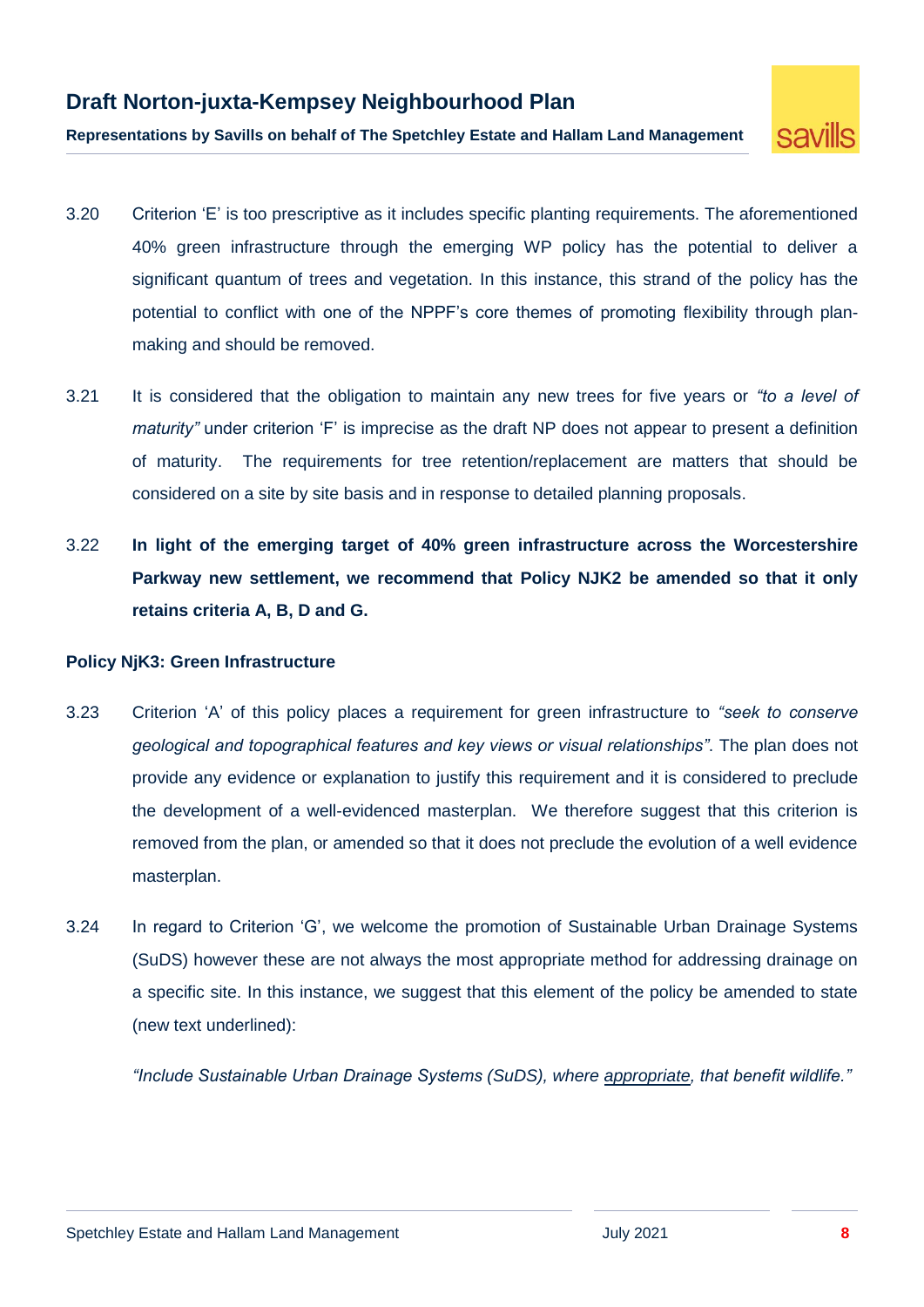

## **Policy NJK4: Local Green Space**

- 3.25 As part of the evidence base for the draft NP, NjK Parish Council published a 'Green Space Background Paper' which seeks to justify the inclusion of the LGS designations within the plan including the 'Green Space at High Park' (LGS map ref.7).
- 3.26 Within the reasoning for the designation of the High Park LGS, paragraph 4.17 of the Background Paper states:

*"This site provides an important buffer to residents of High Park. It preserves the rural feel for residents in this street by providing screening, a pleasant outlook and a noise barrier from traffic on the busy B4084. It is important that this area of green space is maintained as enhances the residents of High Park quality of life and is not an extensive tract of land. Therefore, the group consider it is appropriate to designate as a Local Green Space."*

- 3.27 Given that the area will be subject to a significant transformation over the next 20 years, it may not be appropriate to state that the site 'preserves the rural feel' for residents. Through the provision of new homes, commercial uses and highways infrastructure, a number of urban and sub-urban influences will be introduced to the area in the medium to long-term.
- 3.28 Paragraph 100(b) of the NPPF sets out that the LGS designation should only be used where the green space is *"demonstrably special to a local community and holds a particular local significance"* for example because of its beauty or its tranquillity.
- 3.29 In respect to the former, the LGS designation is not located within a World Heritage Site or an Area of Outstanding Natural Beauty, so may not be considered to be situated within an area that is demonstrably special in landscape terms. In respect to the latter, the site's location along the 'busy' B4084 means that the site is not situated within a tranquil area.
- 3.30 Appendix 4 of the Background Paper sets out the how the LGS designations were assessed for inclusion within the draft NP. In response to the whether the site has ecological value, trees, wildlife or habitat, the document states that the site contains *"established trees and hedgerow providing a habitat for a range of species"*. We agree that the site contains established trees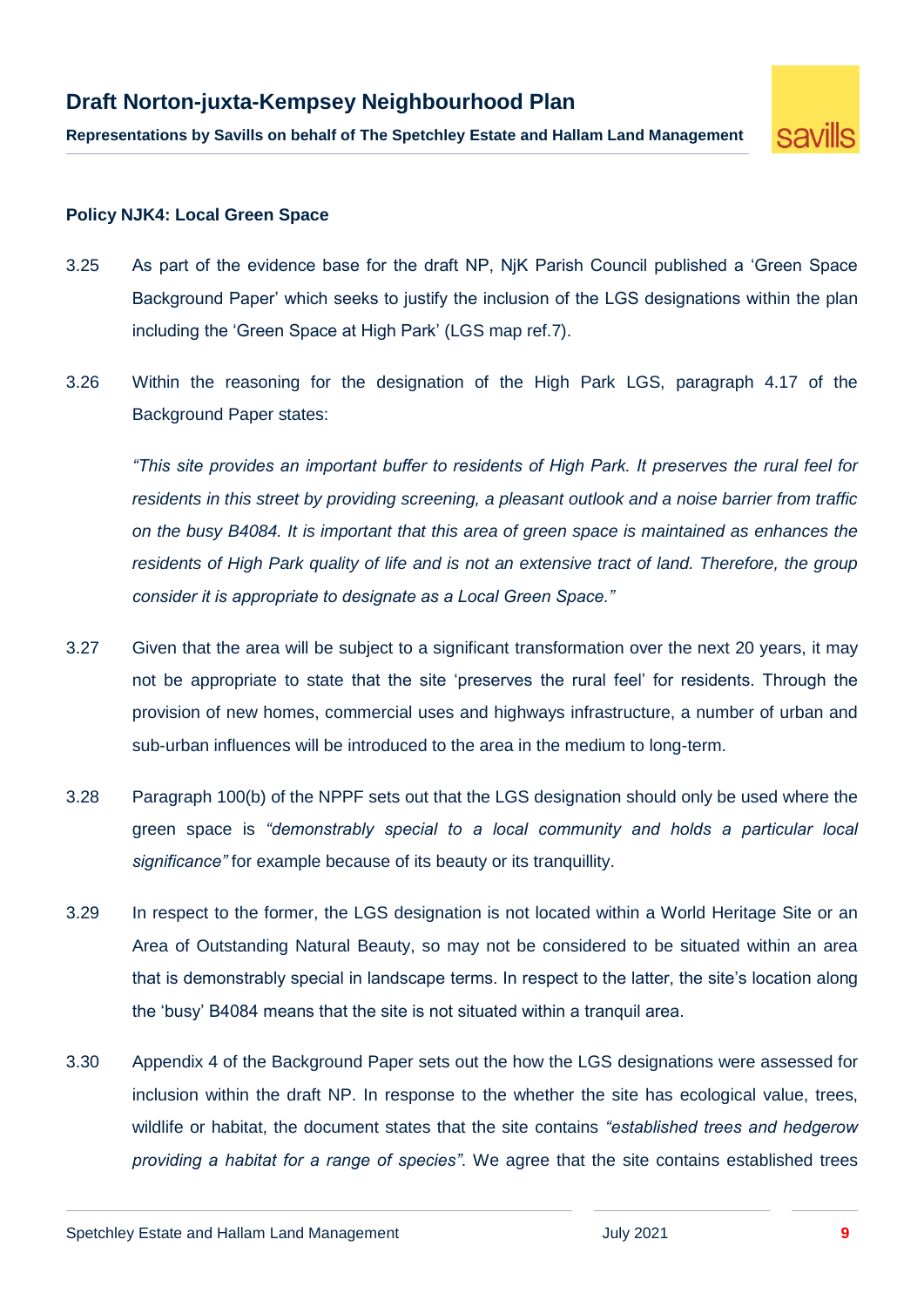

and hedgerows. However, given the site is not subject to any European, national, county-wide or local ecological designations it may not be considered to be demonstrably special in ecological terms.

- 3.31 Within their consideration of a LGS designation, the examiner should be aware that national planning policy and guidance sets a high bar for their designation, and that their development should be consistent with those for Green Belts<sup>4</sup>.
- 3.32 For the reasons above, it is considered that the 'Green space at High Park' would not meet the 'demonstrably special' test set by national planning policy and is of minimal significance, so would not qualify as a LGS.
- 3.33 It is therefore considered that the 'Green space at High Park' would not meet the 'demonstrably special' test set by national planning policy and is of minimal significance, so would not qualify as a LGS.

 $\overline{a}$ 

<sup>4</sup> NPPF Paragraph 101